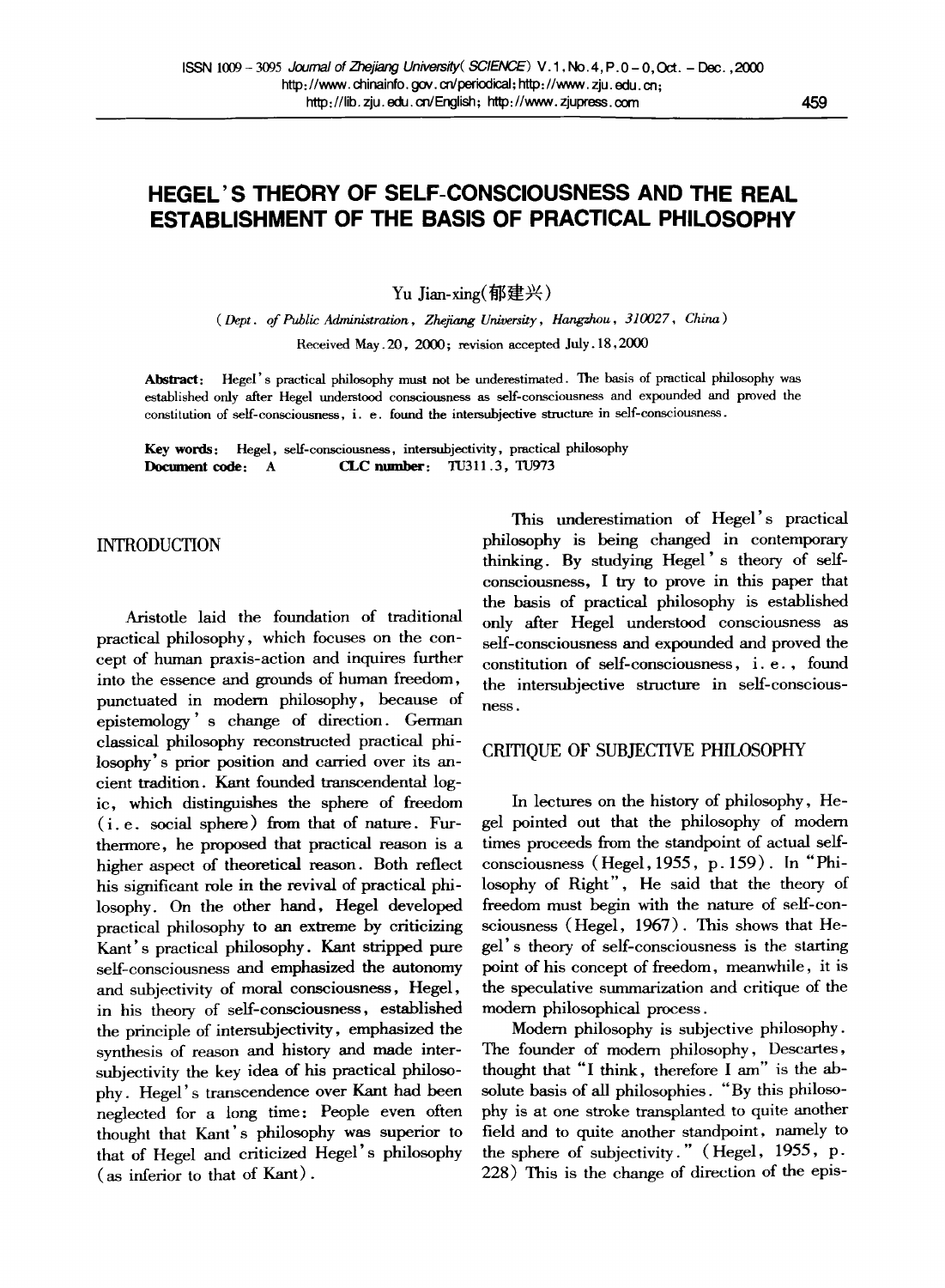temology of modem philosophy. Thinking is the principle of philosophy. Self, i.e., thinking subject or knowing subject, becomes the precondition of epistemology. Hegel pointed out, "Fichte did later on," "Fichte first applied himself to the deduction of all determinations from this culminating point of absolute certainty. " (Hegel, 1955, p. 228; 230) It is thus evident that what modern philosophy, from Descartes to Fichte, establishes is preexistent certainty of self-consciousness as subject and it completely denies that self-consciousness also has presupposition and precondition.

Thus, Hegel must criticize modern subjective philosophy so as to advance self-understanding of man. For him, the scheme from the stand of real self-consciousness in modern times is unfinished and needs to go on and have a new try: He explored the formation of self-consciousness. If expressed in Descartes' way, Hegel's genealogical exploration of such self-consciousness as " I think, therefore I am; but what am l?" makes up the fundamental omission of modern philosophers.

Of course, when modern philosophy is summed up as Cartesianism, it is only an approximate generalization. In fact, in modem philosophy, a process of self-criticism and selfdevelopment, which has great influence on Hegel to realize his decisive turn, also exists. Here we must talk about Hume, Kant and Fichte particularly.

Because Descartes' " thought has properly speaking grasped itseff as abstract understanding only, in relation to which the more concrete content still stands over on the other side, the determinate conceptions are not yet deduced from the understanding, but taken up only empirically". (Hegel, 1955, p. 224) Also because of this, Descartes, emphasis on subjectivity shows that modern philosophers try to find an undoubted startingpoint so as to get more reliable "objective" knowledge, at the same time, it contains a division of "thinking substance" and "extensive matter" or knowing "subject" and "object". It is this kind of division that constitutes the main clue of all modem philosophies. Taylor held that Descartes' dualism "develops to its full form through Locke and Enlightenment thinks he influenced", "it becomes what I want to call the ' punctual' self" (Taylor, 1989). Concerning this "punctual" view of self, individual experience constitutes individual and self is self-confirmed through experience. Hume sharply criticized this picture of man. With totally empirical stand, he affirms that all the formulations that think of self as ultimate precondition, "arc contrary to that very experience, which is pleaded for them". "It must be some one impression, that gives rise to every real idea. But self or person is not any one impression" (Hume, 1999) .

Hume proved the impossibility of the concept of self with totally empirical stand, so Hegel says with happiness that "Hume really completed the system of Locke" (Hegel, 1955, p.371). Kantian philosophy, which starts from that of Hume, then gets the concept of transcendental self by deduction to answer Hume's challenges and questions. Kant wholly agreed that there are no necessity and universality in perception, i.e. external things. He recognized that necessity and universality, such as mathematics and natural science do exist. However, where to look for them? Kant thought that since necessity and universality do not exist in external things, they must a prior belong to thinking. People's thinking has a form that brings about unity of different materials. This unity is "self" and the apperception of self-consciousness. The apperception is a kind of behavior that seeks ability, (other than perception which means feeling, representation) through which something can be shot in self-consciousness. Self is the utterly general, sheer unstipulated, most abstract thing. Self exercises the function of the apperception, which means putting an experiential content into consciousness of self. A content in the consciousness becomes the content of self. Kant calls the specific form that brings about unity of different materials as category. The transcendental nature of these categories lies in considering self as unity of different representations and experiential materials, but, as far as these categories are concerned, they are void and without any content. Some materials are needed to substantiate these categories. Content is given to us with sensuousness, perception, direct seeing, feeling etc. The content as diversified materials are tied by means of understanding the self and synthesized through transcendental apperception of self. Thus, self is summed up as transcendental unity of perception. It is the transcendental basis of necessity,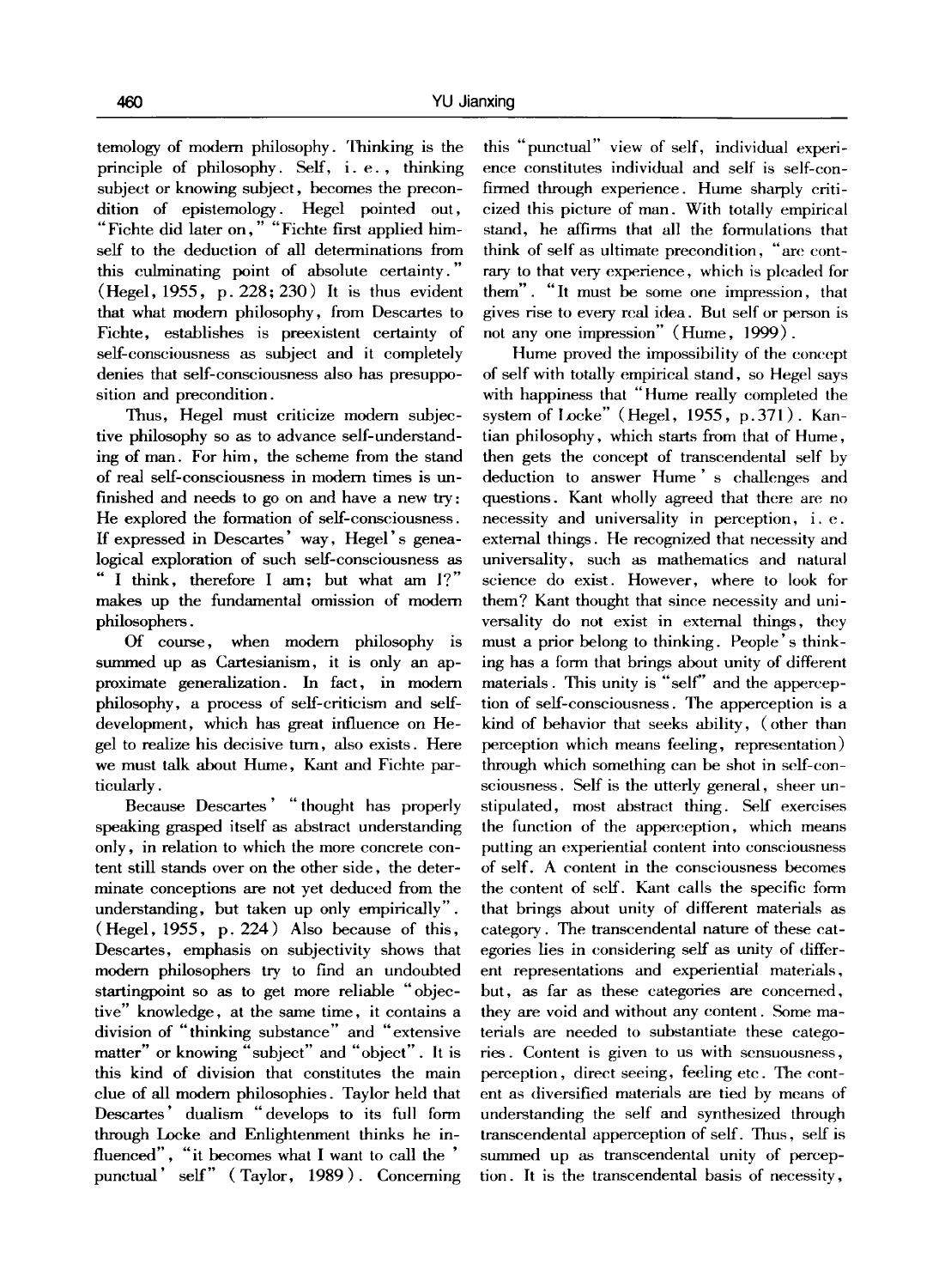universality and thing-in-itseff. Meanwhile, it is the real, synthetic a prior judgement.

But, just as Hegel pointed out, *"the* knowing subject does not with Kant really arrive at reason". *"As* a matter of fact there is described in what we have seen only the empirical finite self-consciousness which requires a material from outside, or which is limited." (Hegel, 1955, p. 443) Kant held that experience can only grasp phenomenon and the knowledge that we gain from experience cannot uncover the true features of a thing, so the movement and function of self can never get to the other shore.

Then, what is Fichte's contribution in criticizing and advancing the modern view of self? Seen from the startingpoint, Fichte emphasized that philosophy must begin with an absolutely unconditioned, certain principle. It cannot be proved or defined. The basis of the theory of knowledge is the transcendental unity of selfconsciousness. Ego is Ego, I am I. This makes us recollect that the meaning of *"* I think, therefore I am" lies in pointing out the transcendental unity of self-consciousness and attempting to develop the whole content of consciousness from it consistently and scientifically. All should be inferred from self. Kant' s means of enumerating scope should be cancelled. Concerning this *"* his philosophy is the Kantian philosophy in its completion". (Hegel, *1955,* p.479) Yet, what Hegel thought more highly of is that Fichte set up the other side or the other thing which is different from the absolute self-consciousness for selfconsciousness. After advancing the first principle "Ego = Ego", he advanced the second principle: *"'I* assert a non-ego in opposition to the ego." This means that "self-consciousness refuses any longer to regard absolute essence as immediate substance which does not in itself possess difference, reality, and actuality". (Hegel, *1955,* p. 482) Fichtian philosophy is beyond abstract metaphysical thoughts. But the shortcoming of Fichtian philosophy is thus firstly that *"'the* ego retains the significance of the individual, actual self-consciousness, as opposed to that which is universal or absolute, or to the spirit in which it is itself a moment merely; for the individual self-consciousness simply signifies standing apart as far as another is concemed". (Hege1,1955, p.499) Thus, when *"we* should expect Fichte to demonstrate the return of other-being into absolute consciousness", this return does not come to pass. (Hegel,  $1955$ , p. 491 – 492) The non-ego becomes resistance of the ego. That's to say, "non-ego" exists as otherhess in Fichte's theory of knowledge, so Fichte didnot fully realize the significance of the concept of "non-ego" as a transcendence over Descartes' *"I think,* therefore I am" and Leibnitz's closed monad as *"a = A". "Fichte* does not attain to the idea of Reason as the perfected, real unity of subject and object, or of ego and nonego; it is only, as with Kant, represented as the thought of a union in a belief or faith,  $\cdots$ . The knowledge of absolute unity is apprehended as faith in a moral disposition of the world." So Fichte' s philosophy is still called *"'formal"* by Hegel (Hegel, *1955,* p.499 - 500).

In brief, the principle of modern philosophy is the view of real self-consciousness, but the formation of self-consciousness is totally omitted. Modern philosophers, from Descartes to Fichte, all cannot realize that self, which is looked upon as absolute precondition of epistemology by them, is a social creation originally. *"I", "I*  think" is not the precondition, but the result. In order to rectify the deviation, Hegel develops the genealogical problem of self-consciousness comprehensively by introducing the concept of "the other". For Hegel, it is correct for Hume to point out that self cannot be found in perception. But the problem is that self should not be searched after in perception, but in "the other". Although Kant tried to deduce transcendental self, it is only experience as such and it doesnot touch upon the other's experience, so Kantian philosophy still belongs to the tradition of Cartesianism or it exerts subjectivity to the highest peak. Fiehte sets up the other side ("non-ego") for self and points out that it is significant for self to prove itseff through life struggle. But what Fichte emphasized was othemess of the other, the whole process of his theory of knowledge starts from self and deduces from some determinations to others. However, these determinations cannot return to unity. It is thus obvious that it is a decisive turn for Hegel to advance the concept of "the other".

## THEORY OF SELF-CONSCIOUSNESS

In "The Phenomenology of Geist", Hegel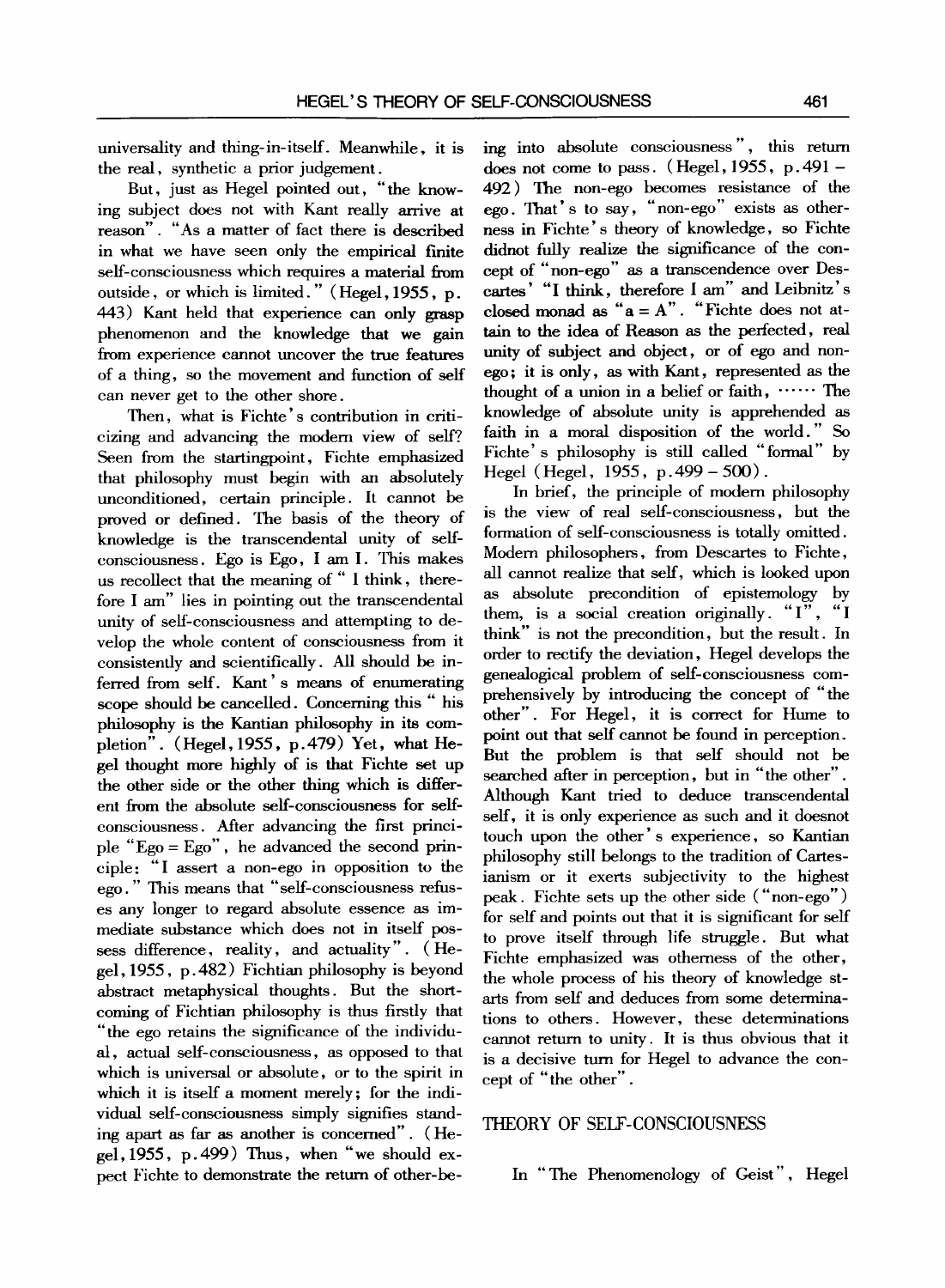collectively explored the nature of self-consciousness by use of the concept of *"'the* other". In the first three chapters of *"'The* Phenomenology of Geist", Hegel revealed that starting from *"" sen*sual certainty" or *""* understanding", there is no way to reach self-consciousness. *"To* reach it, one must start from something other than contemplative knowledge of Being, other than its passive revelation, which leaves Being as it is in itself, independent of the knowledge that reveals it." (Kojève, 1969) In other words, in order to get self-consciousness, premises and preconditions are needed. In the beginning of Chapter 4 of *"'The* Phenomenology of Geist", Hegel spoke of desires. For him, the basis of self-consciousness is not the passive, sheer thinking actions, but the active desires that are in negation. Desires are indeducible, but if they are established, the nature of self-consciousness can be realized. For Hegel, self-consciousness is Desire, self-consciousness is thus only assured of itself through sublating this other, which is presented to self-consciousness as an independent life, self-consciousness attains its satisfaction only in another self-consciousness. In this state of satisfactions, self-consciousness has experience of the independence of its object. Desire and the certainty of its self obtained in the gratification of desire, are conditioned by the object; for the certainty exists through cancelling this other; in order that this concelling may be effected, there must be this other. (Hegel, 1999,  $p. 225 - 226$ ) Only the other, i.e. the other self-consciousness exists and interacts with it can self-consciousness come into being. That is to say, the nature of self-consciousness is the unity of its duality. Self-consciousness has another self-consciousness that is antagonistic to it. "Self-conscionsness has before it another selfconsciousness; it has come outside itself. This has a double significance. First it has lost its own self, since it finds itself as an other being; secondly, it has thereby sublated that other, for it does not regard the other as essentially real, but sees its own self in the other. " (Hegel, 1999, p.229) To do so, the motionless tautology, I am I, becomes I am the other. Meanwhile, self-consciousness must cancel this. Its other, in order thereby become certain of itself as a true being. It thereupon proceeds to sublate its own self, for this other is itself. Therefore,

this sublation means a return. The formation of self-consciousness *"is* absolutely the double process of both self-consciousnesses. Each sees the other do the same as itself; ...... Action from one side only would be useless, because what is to happen can only be brought about by means of both". (Hegel, 1999, p. 230)

The reason why self-consciousness exists in itself and for itself is that *"it* exists for another self-consciousness; that is to say, it is only by being acknowledged or 'recognized'". (Hegel, 1999, p. 229) Contrary to modern subjective philosophy and the individualist ideology in which *"the* other" has never been mentioned, or it is mentioned only as the burden and menace of self, Hegel thought that self comes into being in relational movement with the other. *"They rec*ognize themselves as mutuallly recognizing one another". (Hegel, 1999, p. 231) Recognition is the nuclear concept in the unity of the duality of self-consciousness. If self-consciousness only exists for itself, is equal to itself by excluding all the other sides from itself, just as Descartes' *" I*  think, therefore I am" and Fichte's "I am I" mean, the situation in which an individual makes its appearance in antithesis to an individual will appear because the other side is also a self-consciousness. As we know, it is this kind of understanding that results in Hobbes' political philosophy, but in Hegel's view, this kind of self-consciousness is not real self-consciousness. These forms of consciousness *"have* not yet revealed themselves to each other as existing purely for themselves, i. e., as self-consciousness. Each is indeed cartain of its own self, but not of the other, and hence its own certainty of itself is still without truth". According to Hegel's notion of recognition, it is not possible that self-consciousness is understood as this pure certainty of itself, "except in the form that as the other is for it, so it is for the other; each in its self through its own action and again through the action of the other achieves this pure abstraction of existence for self". ( Hegel, 1999, p. 232)

But the further question is that there are many desires, which require to be recognized generally. *"The* relation of both self-consciousnesses is in this way so constituted that they prove themselves and each other through a lifeand -death struggle. " ( Hegel, 1999, p. 232) But, if every struggle to guard the dignity will at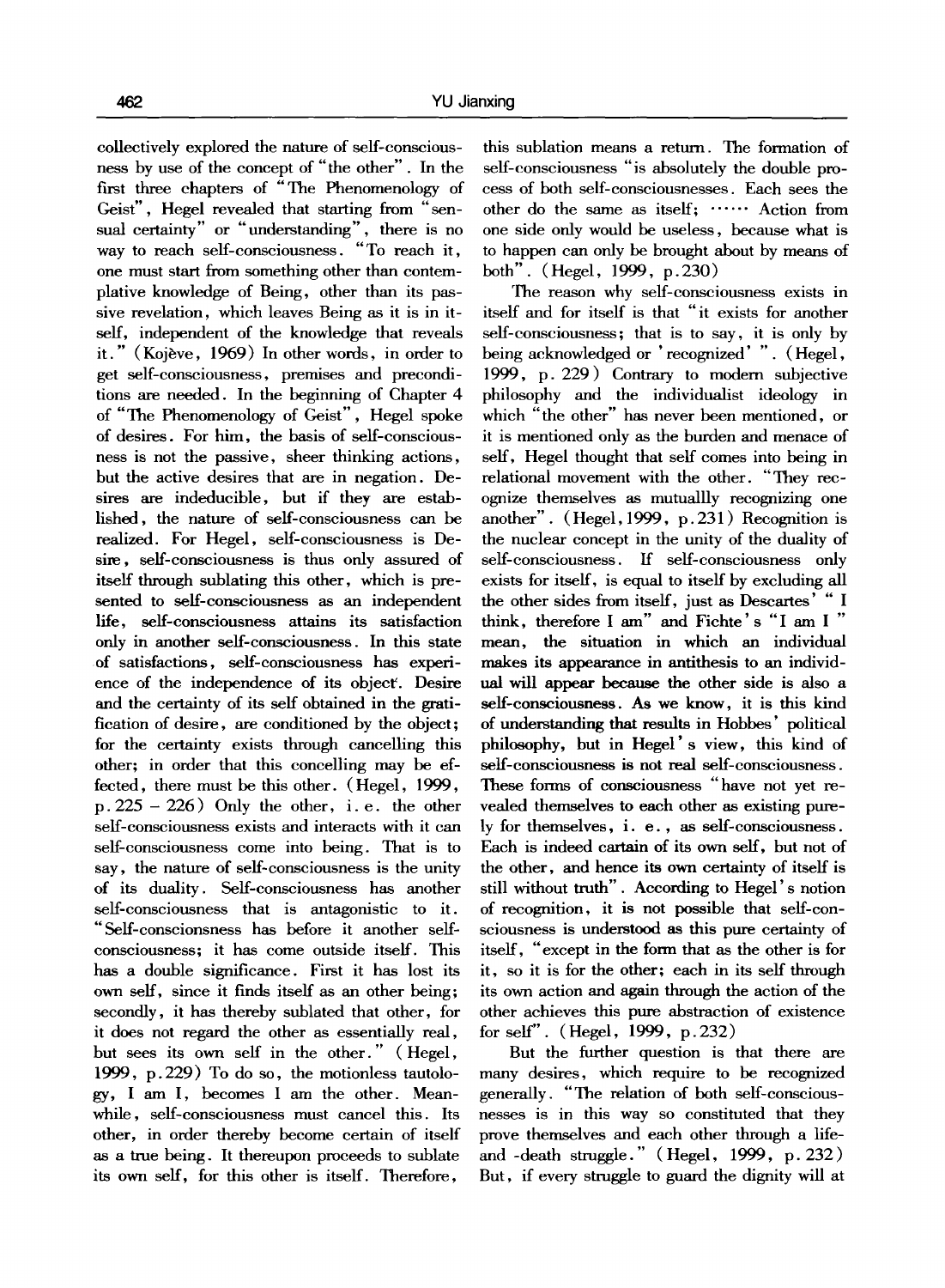least end with the death of one side, at last only one person is left in the world. According to the concept of recognition, the last person is not true human being any more. Thus, the struggle for recognition will result in that "one is merely recognized, while the other only recognizes" (Hegel, 1999, p. 231 ). Is Hegel ' s explanatory model, i.e. self is equal to reciprocal recognition valid? Hegel analyses the question with an example of lordship and bondage.

He pointed out that the appearance of the relation between lordship and bondage is the result of the struggle for recognition. But in this relation, the self of the master is forced to recognize the existence of the other self (the bondsman) and he does not admit the bondsman into his world at once. He does not destroy the bondsman to death, instead, he destroys the independent self of the bondsman so as to make him be absolutely dependent. Hegel held that the unequal relation between the master and the bondsman cannot make them reach real self-consciousness and what they get is only bondage's ideology. He says that *"having* a 'mind of its own' is simply stubbornness, a type of freedom which does not get beyond the attitude of bondage." ( Hegel, 1999, p. 240) Stoicism, scepticism and the unhappy consciousness are the expression of the bondage's ideologies.

Then, how is self-consciousness of reciprocal recognition deduced? Hegel pointed out that by appearance the master is independent, and its essential nature is to be for itself; the bondsman is dependent, and its essence is life or existence for another. (Hegel, 1999, p. 234) However, the master, as a consciousness for itself, is not only a concept for itself any more. It integrates with itself through another consciousness, i.e. bondage' s ideology, whose nature is a general thing. Consequently, the master is connected with two links. On one hand, it is connected with a thing that is the object of desire; on the other hand, it is connected with bondage's consciousness whose essential character is thinghood.

Here, at first, the master is connected with both sides directly, then, it is connected with each side through both sides indirectly. On one hand, the master is connected with the master through things indirectly, for it is in this relation that the bondsman becomes a bondsman. Only in the form of a thing can the bondsman be independent, but the master is capable of governing things, so, for the bondsman, things are negative and they are chains from which he is unable to break loose in the struggle. On the other hand, the master relates to things indirectly through the bondsman. The bondsman, as general self-consciousness also has negative relations with things and he can sublate things. The bondsman puts his self-consciousness onto things and makes them the products of human being. The master enjoys things, but things also have independent character, so the master cannot gain things only with desires. The bondsman (his work) then becomes the medium of his master' s enjoyment. The master enjoys things, but he transfers his independent character to things to the bondsman and let the bondsman process and remake things.

Dramatic change then takes place. The master' s enjoyment of things depends on the medium of the bondsman. He finds that his independent character is dependent on the bondsman. However, when the master is obliged to recognize the bondsman's independent character, he recognizes that the bondsman is self-consciousness. In the same way, *"bondage* will, when completed, pass into the opposite of what it immediately is: being a consciousness repressed within itself". *"The truth* of the independent consciousness is accordingly the consciousness of the bondsman." (Hegel, 1999, p.237) The bondsman also realizes his independent character genuinely. Thus, the relation between the master and his bondsman changes into another relation: both recognize that the other side is independent "self-consciousness". In this relation, self does not only recognize that it is the only self-conscious, independent being in the world. Instead, reciprocal recognition takes place among selves. In *"The*  Phenomenology of Geist", Hegel calls this selfconsciousness of reciprocal recognition as "general self-consciousness".

It should be pointed out that Fichte first advanced the concept of *"recognition".* In the process of deducing the concept of right and founding the philosophy of right as practical philosophy according to the principles of the theory of knowledge, Fichte advanced the concept of *"recognition".* Fichte ' s theory of recognition undoubtedly had influence on Hegel, but the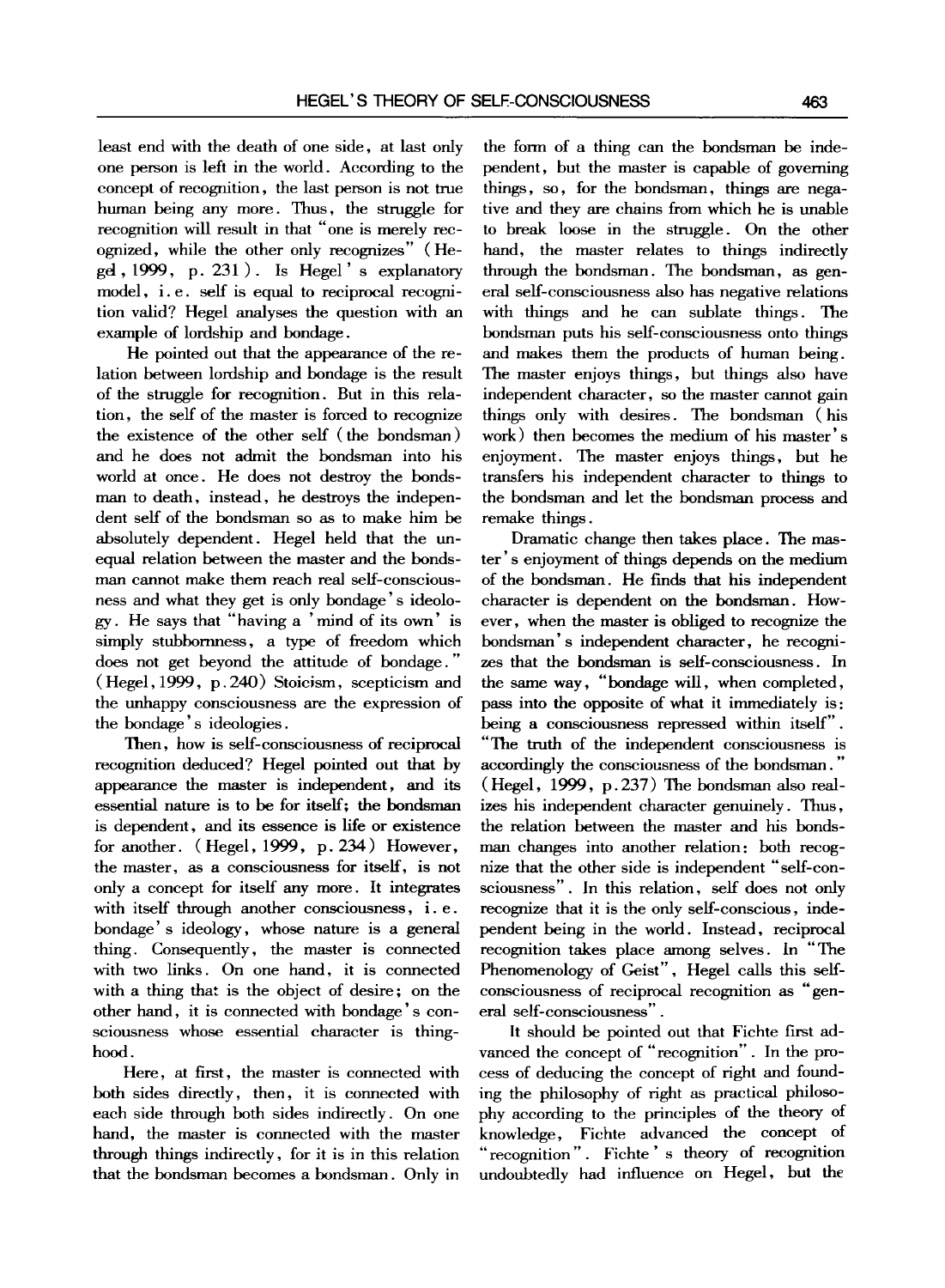more important thing is that Hegel' s theory of recognition is fundamentally different from that of Fichte. Surely, we can think of Fichte' s introduction of the concept of *"the* other" and *"rec*ognition" in the philosophy of right as a solution to the difficulties encountered in Kant's transcendental discussion: the self-consciousness of freedom is not attained simply through a reflective act. (Henrich, 1982) But the question is: in Fichte, what is the relation between recognition as a transcendental condition of natural right and "absolute self" as ultimate transcendental condition? Undoubtedly, "recognition" of "the other" subjects to "absolute self". That is to say, "recognition" is not absolute and a priori. Not that reciprocal recognition constitutes self, but that "recognition" is constituted of 'transcendental self". This obviously reflects that Fichte accepts Descartes-Kant philosophical tradition and thinks of transcendental self as a postulate. Thereupon, it also shows that Fichte' s practical philosophy that proves the conditions of self-consciousness with "recognition" is not unitary with his theory of knowledge. In Hegel's words, "recognition" of "the other" cannot return to unity with "absolute self". And, as we know, for Hegel, recognition is not a separation of Descartes' transcendental self, but the concretion of self-consciousness as desires. As the condition of self-consciousness, recognition constitutes self-consciousness. It is not the deduction of self-consciousness.

## BASIS OF PRACTICAL PHILOSOPHY

As a conclusion, I would like to quote a progranunatic interpretation on the theory of selfconsciousness by Hegel. He says: A self-consciousness has before it a self-consciousness. Only so and only then is it self-consciousness in actual fact; .......

With this we already have before us the notion of Mind or Spirit. What consciousness has further to become aware of, is the experience of what mind is, this absolute substance, which is the unity of the different self-related and self-existent self-conseiousnesses in the perfect freedom and independence of their opposition as component elements of that substance: Ego that is *"we",* a plurality of Egos, and *"we"* that is a

single Ego. Consciousness first finds in self-consciousness, the notion of mind, its turning-point, where it leaves the parti-coloured show of the sensuous immediate, passes from the dark void of the transcendent and remote super-sensuous, and steps into the spiritual daylight of the present. ( Hegel, 1999, p. 226 - 227)

This paragraph is significant. I'd like to summarize the significance of Hegel's theory of self-consciousness by analyzing the paragraph. Firstly, by introducing the concept of "the other", i.e. the other self-consciousness, Hegel brings to light the formation of self and self-consciousness from the unity of self and the other, the self-consciousness and the other side. This breaks up the modern philosophical tradition of *"'I* think, therefore I am" and changes the situation that "the other" is absent or is looked upon as menace or negation on modern theory of selfconsciousness.

Secondly, because Hegel breaks the preconceived idea of self and self-consciousness in modern philosophy, fundamental change has taken place with the concept of knowledge. Since self-consciousness cannot act as the precondition of epistemology, the epistemological framework on the concept of knowledge seems too limited. For Hegel, only in self-consciousness can consciousness *"steps* into the spiritual daylight of the present". So the problem of cognition is not theoretical, but practical. That is, cognition makes it a condition that self contacts with the other. Cognition is practical, not only in result, but also in its origin and reference frame. Thereupon, a turn happens in the concept of knowledge. The theory of knowledge turns to practical philosophy. What we face is not cognition at first, but ourselves. But this does not mean the cognition of us. It is a practical process.

It should be pointed out that obvious vestiges of the turn from the theory of knowledge to practical philosophy is found as early as in Kant and Fichte. Kant assigns the knowledge of freedom to the sphere of practice; Fichte advances further the proposition: knowledge should be my whole life. But, just as we have pointed out, they could not get rid of the tradition of Cartesianism essentially. In Hegel's words, they leave *"the*  parti-colored show of the sensuous immediate", but they cannot pass *"from* the dark void of the transcendent and remote super-sensuous". The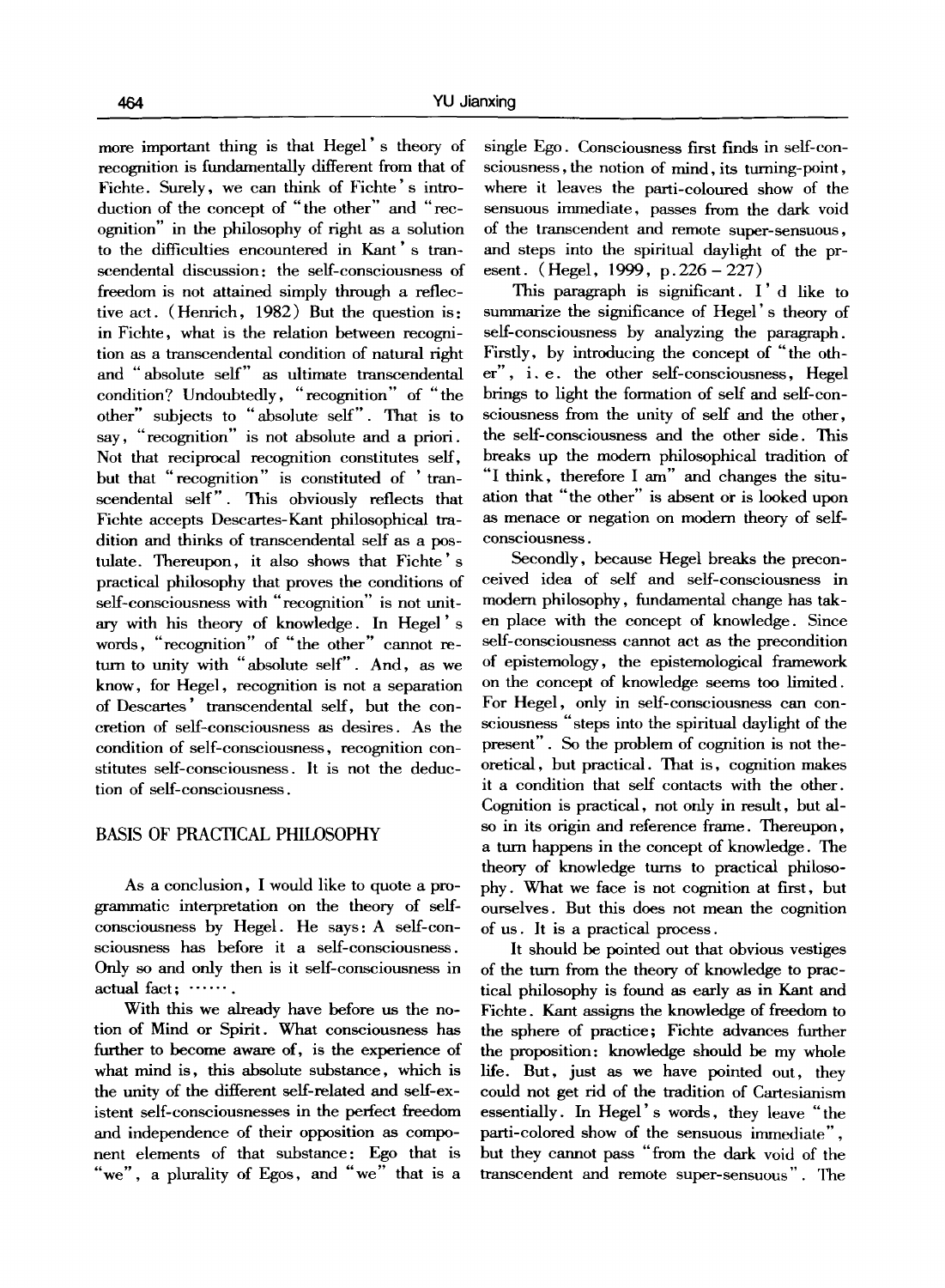theory of knowledge is separated from, not unitary with, its practical philosophy. However, Hegel's emphasis on the plural form of self and his constitutive proofs of it show that the basis of practical philosophy has been firmly founded by him. Also in this sense, we see that what Hegel discusses in his theory of self-consciousness is definitely not the subject of epistemology. In order to turn the concept of knowledge to practical philosophy, he understands consciousness as self-consciousness and examines the formation of self-consciousness, which forcefully proves that he is a practical philosopher.

Thirdly, Hegel's substitution of intersubjectivity for subjectivity shows that he realizes the turn from the theory of knowledge to practical philosophy, or, he really establishes the foundation of practical philosophy. "Ego that is 'we', and 'we' that is a single Ego." This means a real universality as reciprocity exists between the other and I. Reciprocal recognition between the other and I means that the other and I are both subjectivity, yet certainly not solipsistic, but intersubjective. Where is the intersubjectivity from? Hegel answers the question with a genealogical examination on self-consciousness and he himself knows clearly that he is answering such a question. In the above quoted paragraph, Hegel speaks of the concept of Geist and thinks of it as decisive turning point. That is to say, the appearance of the concept of Geist, as a conquest of the idea of subjective philosophy (for example, Kant's concept of Gemüt), means that the model of intersubjective philosophy substitutes for that of subjective philosophy. Hegel understands consciousness as its self-cognition, i.e., intersubjective reciprocal recognition. In Chapter 6 section *"Geist"* of *"" The* Phenomenology of Geist", Hegel calls reciprocal recognition as  $\alpha$  absolute Geist". (Hegel, 1999, p. 677)

In an important dissertation, J. Habermas points out that Hegel' s concept of Geist has two different models. One is an intersubjective model, in which Geist serves not as a foundation but as a communication medium; i.e. an intersubjective medium of access. The other model is as the idealist model, in which the infinite is an infinite accomplished in reflection, not a social infinite. Geist is conceived as a transcendental subject which unconsciously produces nature, and then rediscovers itself in its investigation of

nature, and thereby returns to itself out of nature as its other. (Habermas, 1973) M.Theunissen accepts Habermas' division and thinks further that Hegel' s two models bring about confusion obviously and *"a* satisfactory explanation is excluded in principle". (Williams, 1993)

We raise the same question as Theunissen' s: if we look upon intersubjective model of Geist as basic model, transcendental subjectivity cannot function basically, and vice versa. However, we do not try to criticize as M. Theunissen does that Hegel brings about confusion from the incompatibility of the two models. At the same time, we do not try to defend Hegel as P.R. Williams does by proving the compatibility of the two models. ( Williams, 1993 ) In our view, Hegel has never understood Geist as transcendental subject. The key point lies in the relation between nature and intersubjectivity.

Concerning this question, Xue Hua' s interpretation in the dissertation that he provided for the 17th International Seminar on Hegel should be noted. In the dissertation named *"On* Nature and Intersubjectivity by Hegel ", the writer points out that Hegel' s founding practical philosophy on intersubjectivity does not exclude natural philosophy, on the contrary, the intersubjective foundation is proved, including by natural philosophy. It is an "old preconceived idea" to think that intersubjectivity is incompatible with nature (Xue Hua, 1988). For Hegel, Geist's externalizing as nature is not the process of transcendental self establishing external sensuous world ("non-ego"), certainly not as Habermas understands. It is a proving process of Geist through nature and its cognition. In this sense, the section on "Observation of Nature", which is put in Chapter 5, in *"The* Phenomenology of Geist", can be advanced reading before Chapter 4, in which the concept of Geist is deduced. For Hegel, observing nature is for the sake of observing self and the cognition of nature is a part of the practical world of man. Nature is not only the object of natural science and technologic operation. It must be understood and recognized in the sense of intersubjectivity. The above fable about the relation between lordship and bondage by Hegel shows this. In this fable, only through the independence of nature can the bondsman reach real natural consciousness and get recognition in his work. Thus, as a thing-in-itself, na